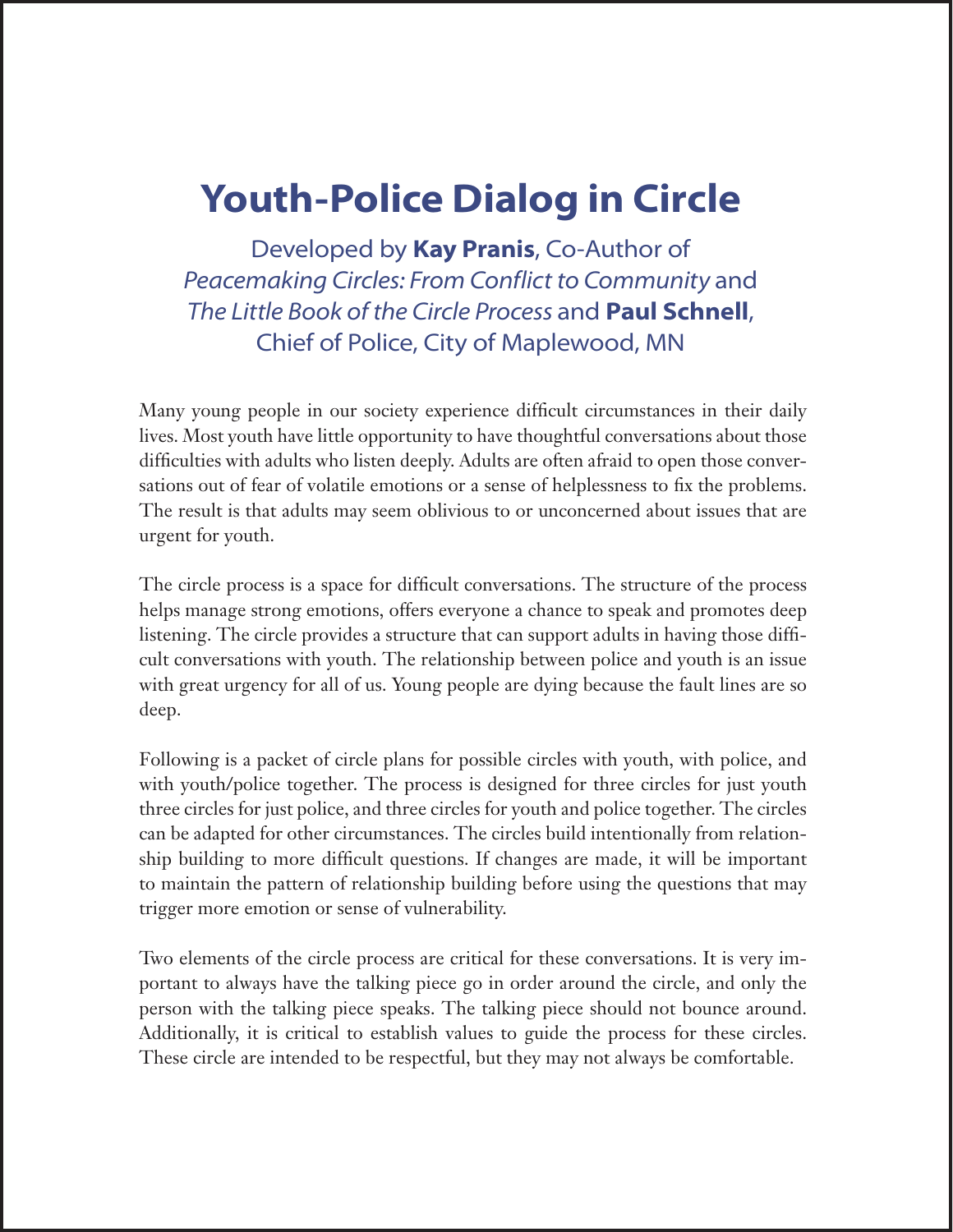# **Youth Circle 1**

**Purpose:** Experience the circle process to understand how it works. Create a space for young people to reflect on their lives.

**Materials:** talking piece, center, paper plates, markers, art materials (paper, scissors, markers, glue, pipe cleaners, yarn)

- Arrange everyone present in a circle of chairs without tables.
- Welcome everyone to the space of the circle.
- Mindfulness moment

**Opening:** Invite everyone to take a deep breath and exhale slowly. Invite them to continue breathing deeply while you read the following:

*I believe everyone does the best they can. Everyone does what they know. If people act in improper ways it is not because of a flaw in their spirit, but due to lack of information and clarity of incentives. That is why I try hard not to judge others, or tell them what to do. I understand that everyone sees a different piece of the puzzle.* Carlos Miceli

**Introduce the talking piece** – how it works and its meaning

**Introduction round:** *Who are you? What is a passion in your life?*

**Values round:** *Think of two values that you think show being a good human being. Please write those on the paper plate at your seat. When the talking piece comes tell us what values you wrote and why they are important to you. After you speak please put your plate with the values in the center of our circle.*

**Guidelines:** *I will offer several basic guidelines that are intended to help us have a productive conversation. As the talking piece is passed please let us know whether those guidelines are okay with you and if you think we should add any other guidelines.*

- *Speak only when you have the talking piece.*
- *Speak and listen with respect.*
- *It is always okay to pass the talking piece without speaking.*
- *Listen for understanding.*
- *Personal information shared in the circle stays in the circle.*
- *Take care of yourself physically.*

**Activity:** Read the following slowly with pauses: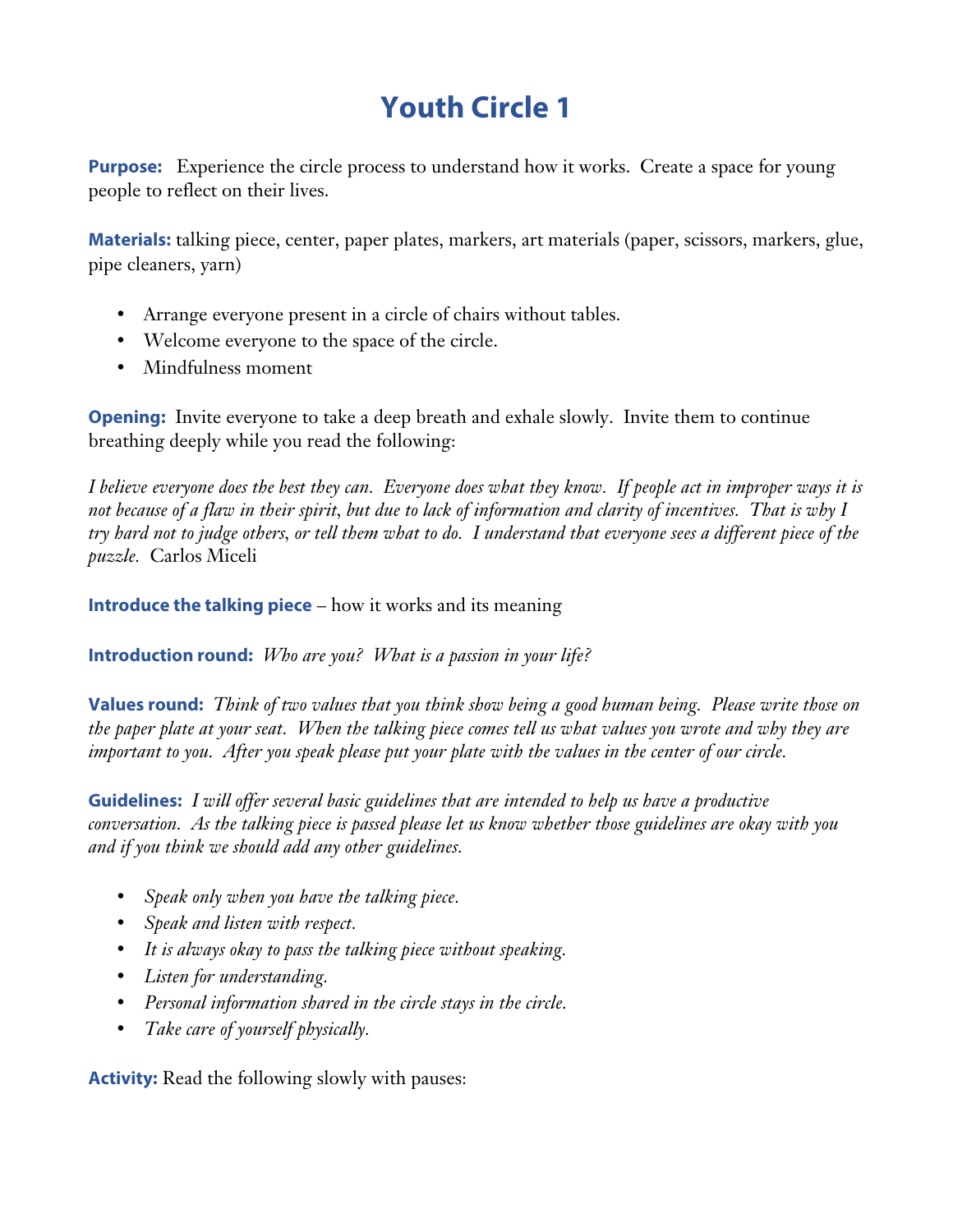*"Take several deep breaths and close your eyes if you are comfortable doing so or use a soft focus on the floor. Just follow your breath – you do not need to breathe in any special way. Feel the rhythm of in and out – in and out. Now, imagine a place where you feel completely accepted for who you are. There are no judgments. You do not need any protections. Imagine relaxing in this place where you can most be yourself and where you are not judged. Notice who and what are around you. Notice what you see, feel, hear, smell, and taste.* (Allow some time.) *Now I invite you to bring your awareness to this room, the floor beneath your feet, the chair you are sitting on. If you have had your eyes closed I invite you to open them now."*

Instruct participants to use the art materials on the table to create something that represents that place where they are completely accepted. This creation could be a poem or rap as well as with the art materials. Allow about 15 minutes and then bring everyone back to the circle.

**Round:** *I invite you to tell us about what you created, what it represents and then place it in the center before you pass the talking piece.*

**Round:** *What have you learned about yourself in doing this and what did you notice in hearing others stories?*

**Round:** *I invite you to tell us about a time you felt really listened to – what was the situation and who was it that really listened to you?*

**Round:** *I invite you to tell us about a time you listened really deeply to someone – what was the situation and who was it that you listened to so deeply?*

**Round:** *I invite you to tell us about different parts of your life or different worlds in your life and how they fit together. Does your life feel like there are different worlds you move between? If so, what are those worlds and how is it to move between them?*

**Round:** *What part of your life is the most difficult right now?*

**Round**: *What strengths do you have that help you in the difficult parts of your life?*

**Round:** *Where would you like your life to be like in ten years?*

**Closing round:** *How has the circle been for you today?*

**Closing ceremony:** Invite everyone to stand; invite them to stretch as high as they can – reaching for their dreams; invite them to bend down low to the ground – to touch their roots; invite them to stomp their feet alternately – stomping out oppression; invite them to wave their arms back and forth in front of them, swaying their upper body – swaying with the winds of change. Repeat a second time through.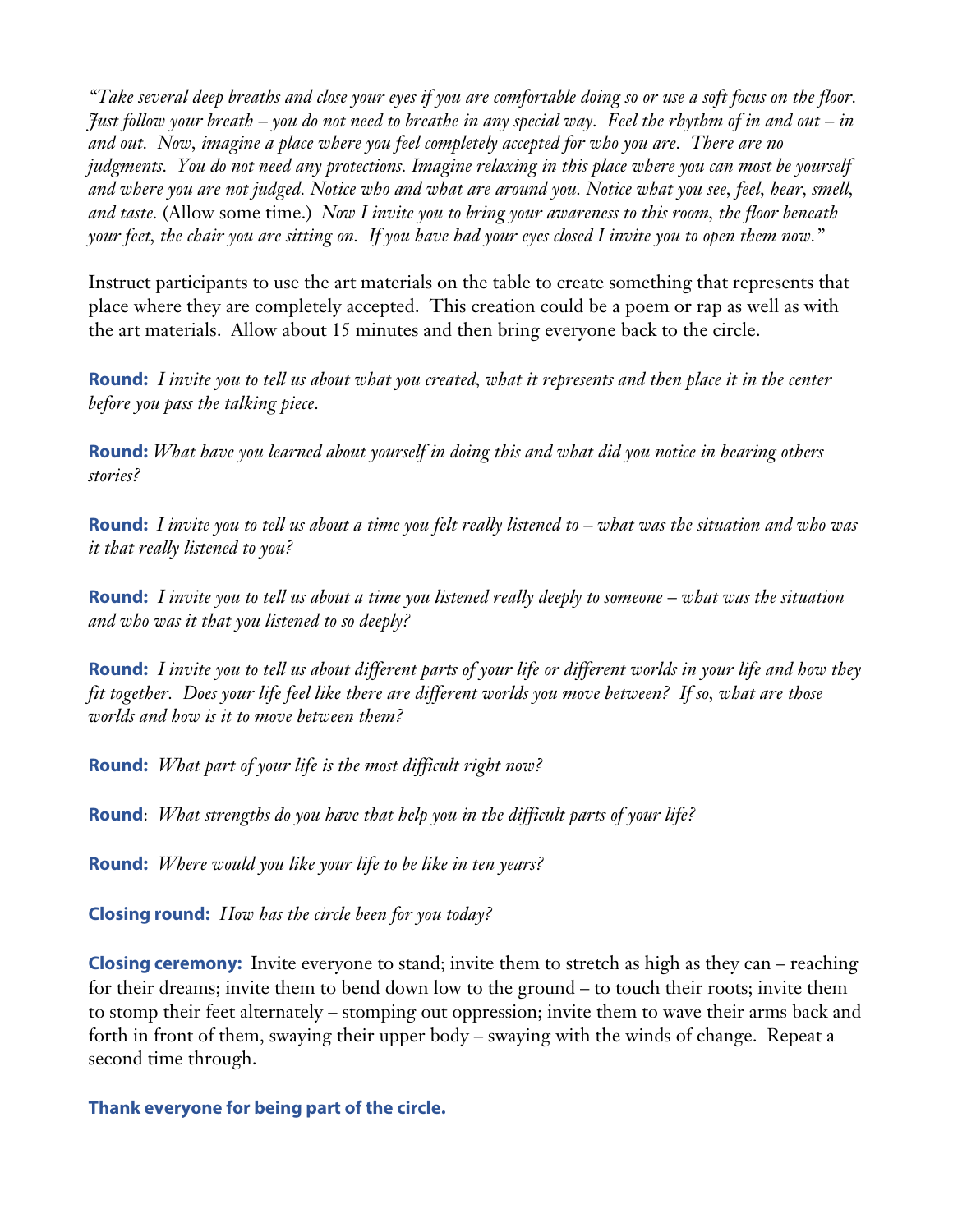# **Youth Circle 2**

**Purpose:** Explore community challenges and identify community strengths from perspective of youth.

**Materials:** talking piece, center, values and guidelines from previous circle, art creations from previous circle, art materials

- Arrange everyone present in a circle of chairs without tables.
- Welcome everyone to the space of the circle.
- Mindfulness moment

### **Opening:** Read the following:

*"A wise woman who was traveling in the mountains found a precious stone in a stream. The next day she met another traveler who was hungry, and the wise woman opened her bag to share her food. The hungry traveler saw the precious stone and asked the woman to give it to him. She did so without hesitation. The traveler left, rejoicing in his good fortune. He knew the stone was worth enough to give him security for a lifetime. But a few days later he came back to return the stone to the wise woman. 'I've been thinking,' he said, 'I know how valuable the stone is, but I give it back in the hope that you can give me something even more precious.' 'Give me what you have within you that enabled you to give me the stone.'"*

### **Review values and guidelines from previous circle**

**Introduce the talking piece** – how it works and its meaning

**Check-in round:** *I invite you to tell us about a rose, a thorn and a bud in your life at this time* (rose = a good thing, thorn - a difficulty and bud = something hopeful)

**Activity:** *From the art materials or other forms of creativity (rap, poetry, etc.) please create something that represents your community or neighborhood.* Allow about 10 minutes and then bring everyone back to circle.

**Round:** *Please share what you created and tell us what it means to you.*

**Round:** *I invite you to tell us about one very good thing in your community or neighborhood.*

**Round:** *What else is good in your community or neighborhood?*

**Round:** *Are there things in your neighborhood that make your life difficult?*

**Round:** *I invite you to tell us one thing you would like to change in your community or neighborhood.*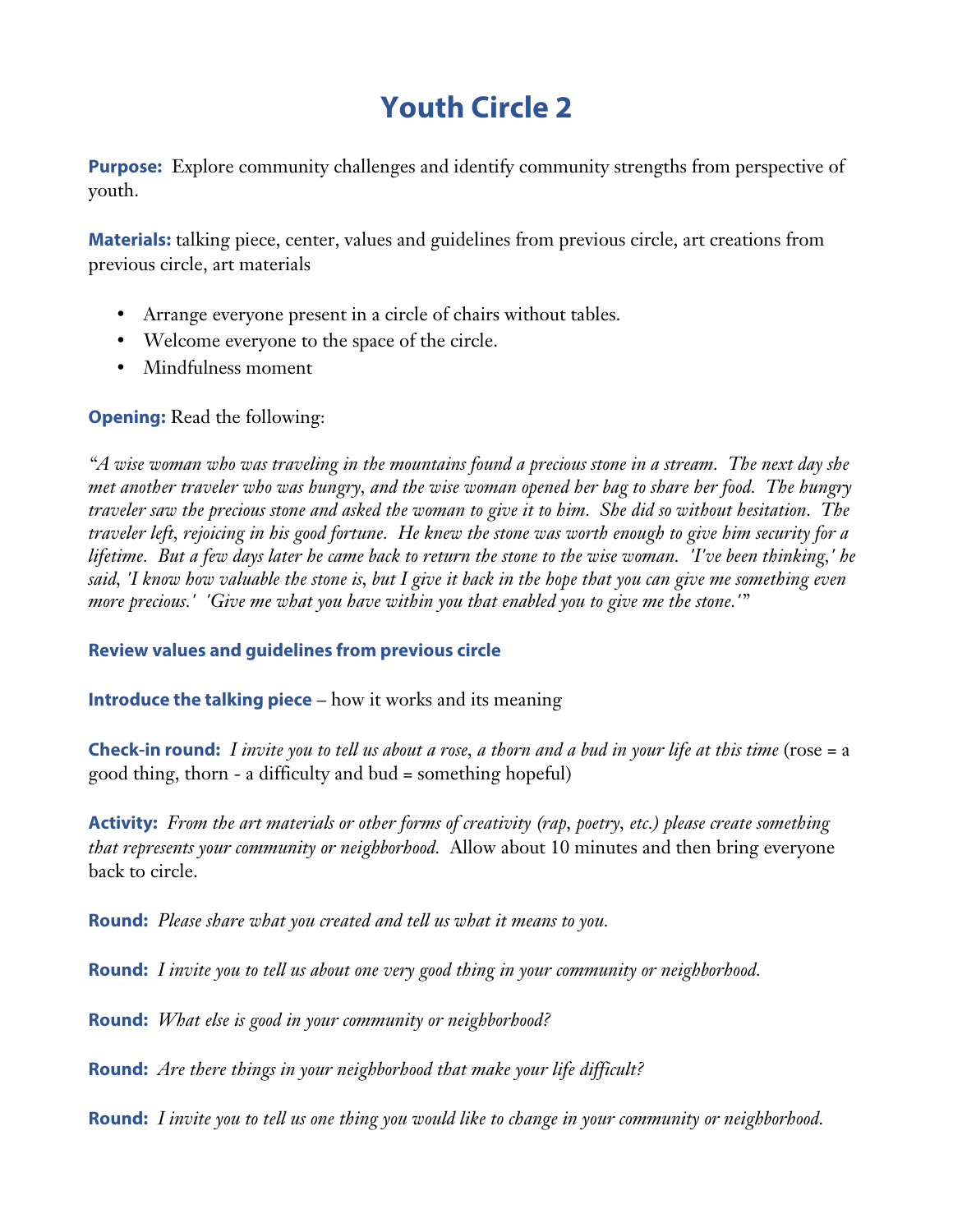**Round:** *How do you think positive change can happen in a community or neighborhood? Have you seen positive change?*

**Round:** *Who is a role model for you for making positive change in the neighborhood?*

**Closing round:** How has the circle been for you today?

### **Closing ceremony:**

Rainstorm activity –The keeper starts by rubbing her hands together, then looking at the person to the left, who when eye contact is made, starts rubbing his hands together. He then looks at the next person and that person starts rubbing and so on until the eye contact comes back to the keeper. Everyone keeps on doing the hand rubbing until their neighbor has looked at them and has 'sent' a new action. In this way, the keeper then sends around finger snaps, then thigh slaps, then foot stomps. The sounds are then reversed—thigh slaps, finger snaps, hand rubs, until the keeper has sent around only eye contact and there is eventually silence. Everyone has made rain.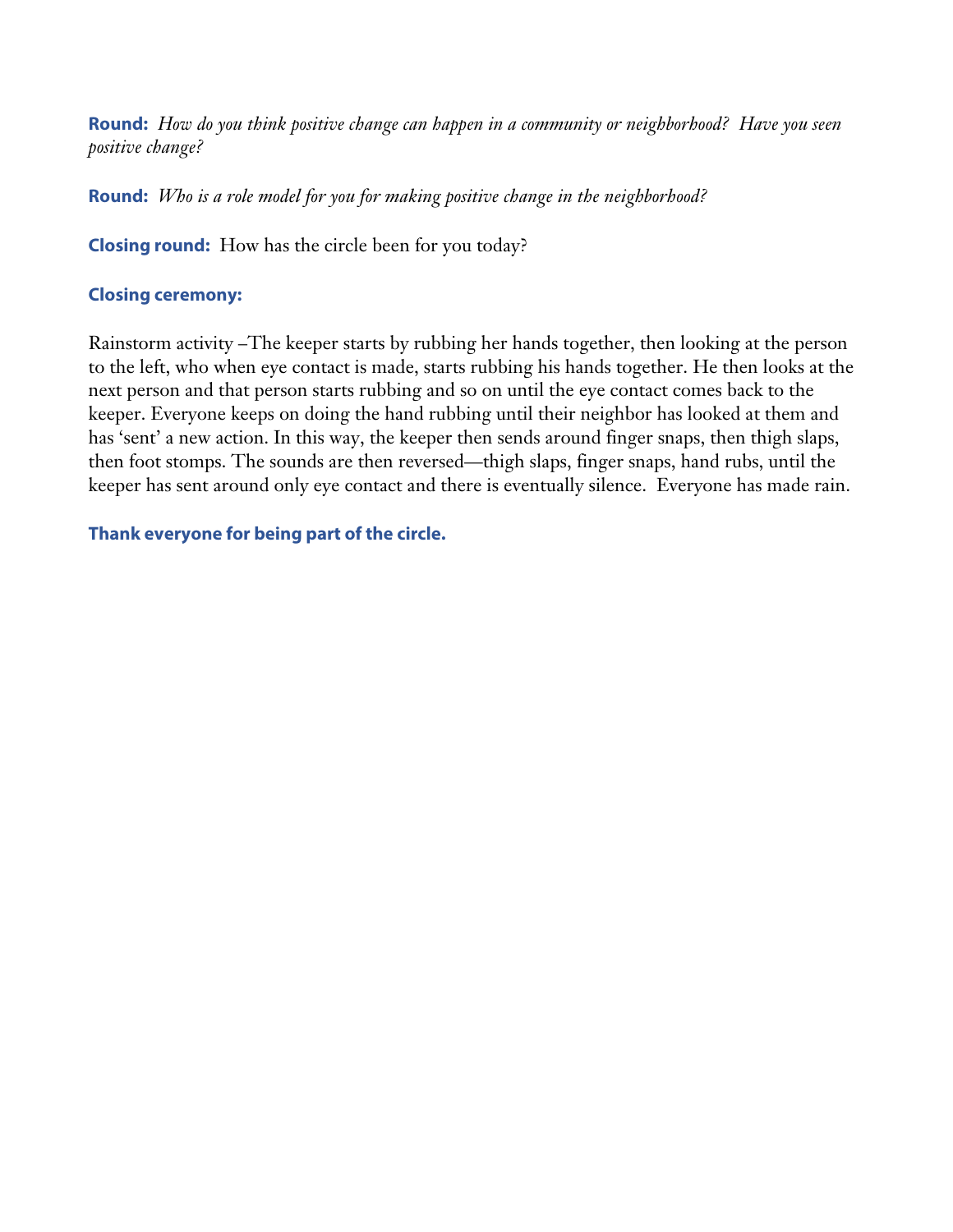# **Youth Circle 3**

**Purpose:** Explore youth perspectives on relationships between police and youth.

**Materials:** talking piece, center, values and guidelines from previous circle, art creations from previous circles

- Arrange everyone present in a circle of chairs without tables.
- Welcome everyone to the space of the circle.
- Mindfulness moment

**Opening**: Read the following meditation at a relaxed, leisurely pace.

*Find a place where you are sitting comfortably. If you feel okay doing so, close your eyes. If you do not want to, then just find a place in front of you where you can gently focus, maybe on the floor or the wall across from where you are sitting.*

*Now, take four deep breaths. Feel your chest rise and fall as you take the air in and let it out. Each time you breathe in, imagine taking in a calm, peaceful feeling. As you breathe out, let all the stress leave your body. Let your shoulders relax and soften. Let your eyes relax and soften.*

*Mediation is simply paying attention to your breathing. One place in your body to follow your breathing is your nose. Notice how the air feels as it comes in through your nostrils. Perhaps the air is cooler as you breathe in but slightly warmer as you exhale. Follow the breath completely as you breathe out.*

*Another place to become aware of your breathing is in your belly. It sometimes helps to gently place your hands across your stomach – almost like you are holding a basketball. Notice how your belly expands or gets bigger as you take a breath in and the air fills your lungs. As you breathe out, you will feel your chest and belly sink - just like letting the air out of a basketball. Let your breath come and go out naturally. You don't have to 'try' and take deep regular breaths. Just let your body's natural breathing rhythm happen. Your job is not to change your breath; it is just to pay attention to what is going on already.*

*As you meditate, your mind will naturally wander. This is just how the brain works. Each time this happens, your job is simply to bring your attention gently back to your breathing. Your mind might wander many times as you meditate.*

*When you are ready, slowly open your eyes and bring your awareness back to the room and to all of us sitting here.*

**Review values and guidelines from previous circles**

**Introduce the talking piece** – how it works and its meaning

**Check-in round:** *Tell us about something unusual happening in your life recently.*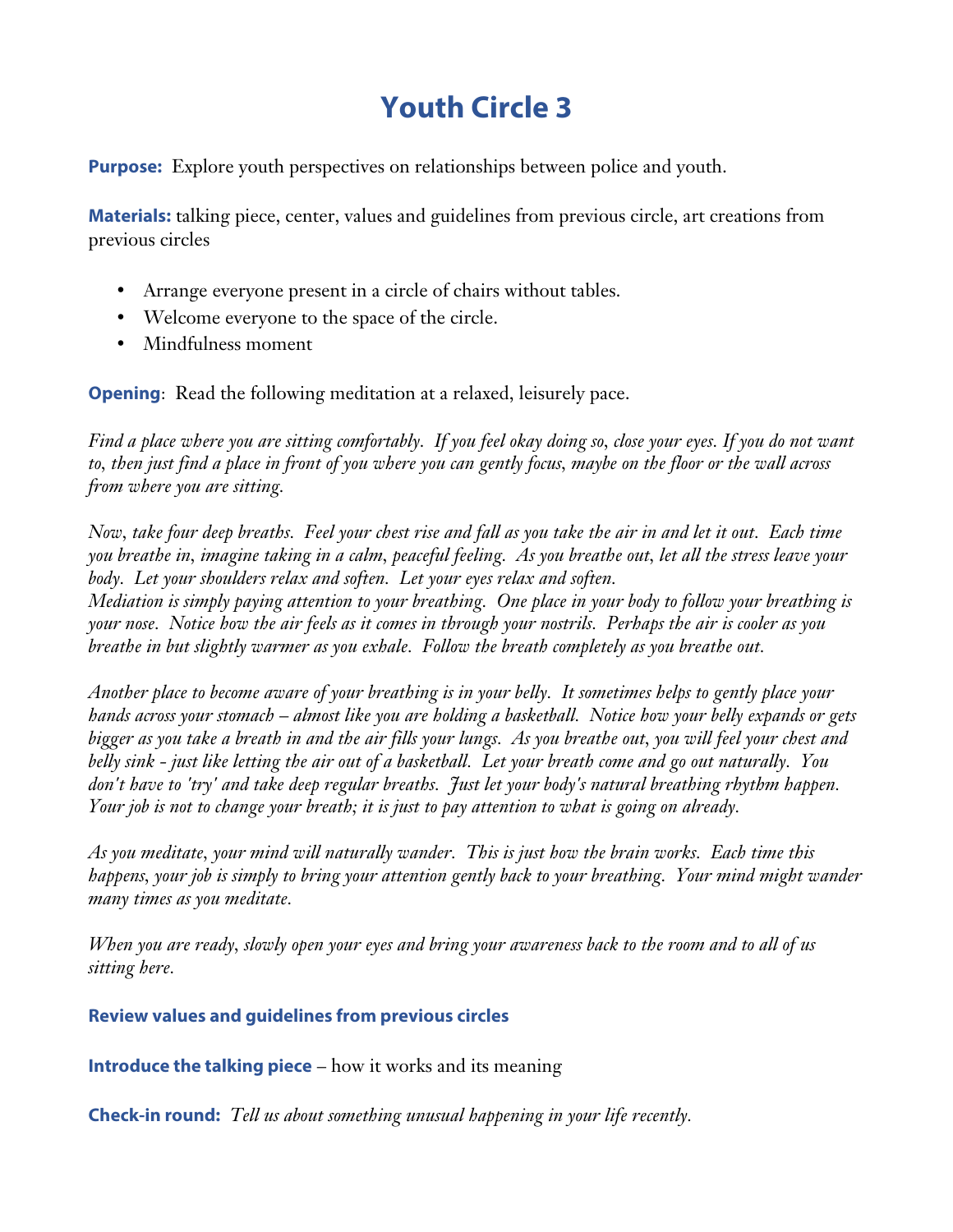**Round:** *Do police have much impact in your life? How often do you think about police?*

**Round:** *How do you feel when you see a police officer?*

**Round:** *Do you have a physical reaction in your body when you see a police officer?*

**Round:** *What is the best interaction you have had with a police officer?*

**Round:** *What is the worst interaction you have had with a police officer?*

**Round:** *What is your family's experience with police?*

**Round:** *What responsibilities do police have for a better relationship with youth?*

**Round:** *What responsibilities do youth have for a better relationship with police?*

**Round:** *If you could sit down with a police officer and have a respectful conversation what would you want to say?*

**Closing round:** *How has the circle been for you today?*

**Closing ceremony:** Read the following:

*We find these joys to be self-evident: That all children are created whole, endowed with innate intelligence, with dignity and wonder, worthy of respect . . . We commit ourselves to peaceful ways and vow to keep from harm or neglect these, our most vulnerable citizens.* Raffi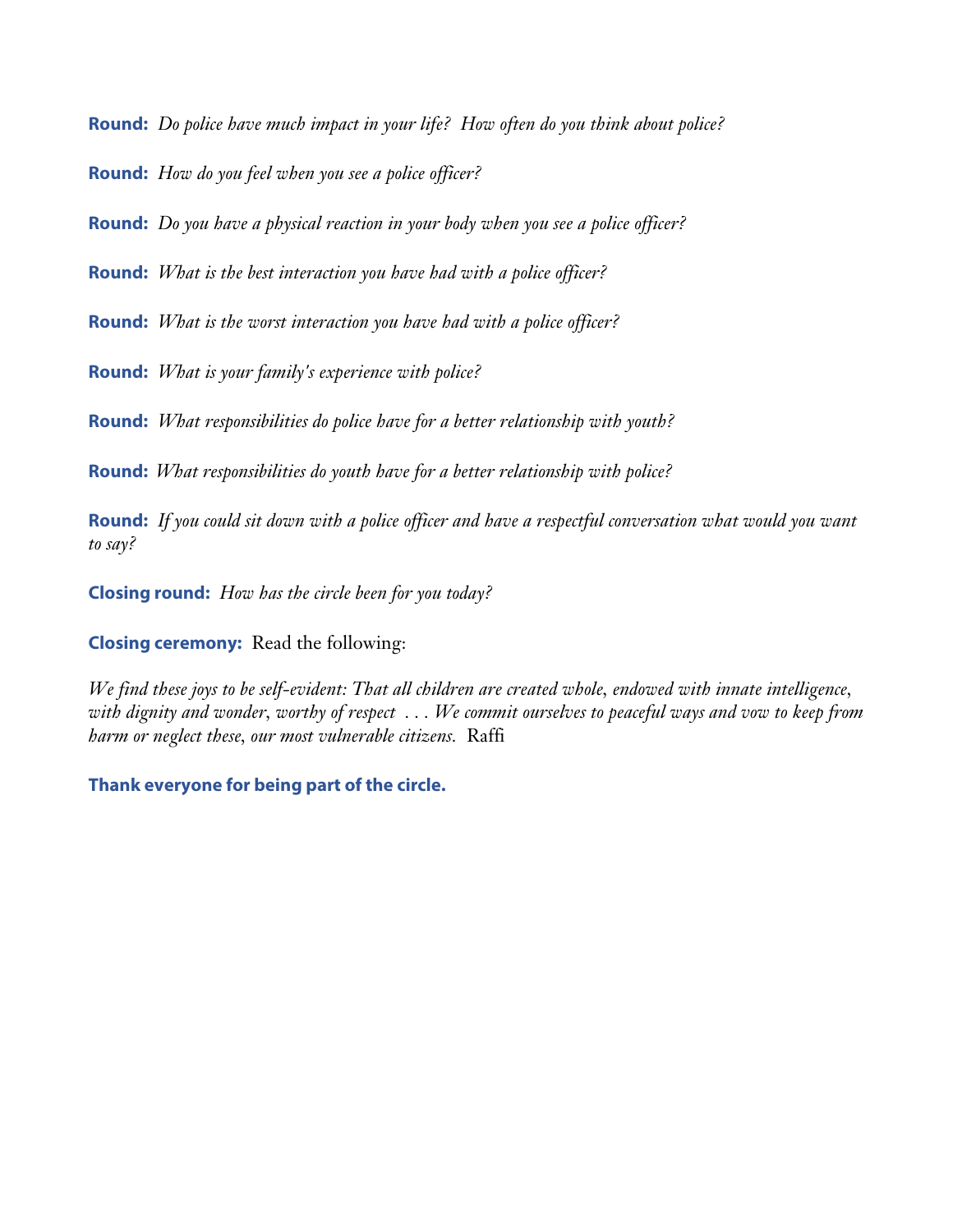# **Police Circle 1**

**Purpose:** Experience the circle process to understand how it works. Create a space for reflection about choosing to be a police officer and the experience of being a police officer.

**Materials:** talking piece, center, paper plates, markers

- Arrange everyone present in a circle of chairs without tables.
- Welcome everyone to the space of the circle.
- Mindfulness moment

**Opening:** Read the following

*One Christmas I hiked down the Grand Canyon, whose bottom lay a vertical mile below the rim. Its walls were layered like a cake, and a foot-high stripe of red or gray rock indicated a million-plus years of erosion by the Colorado River. Think of water – so soft and gentle- gradually carving through the hardest stone to reveal great beauty. Sometimes what seems weakest is actually most powerful.*

*In the same way, speaking from an open heart can seem so vulnerable yet be the strongest move of all. Naming the truth – in particular the facts of one's experience, which no one can disprove – with simplicity and sincerity, and without contentiousness or blame, has great moral force. You can see the effects writ small and large, from a child telling her parents "I feel bad when you fight" to the profound impact of people describing the atrocities they suffered in Kosovo or Rwanda.*

*. . . (I)n fact, when people do communicate in a heartfelt way, it's dignified and compelling, and it usually evokes support and open-heartedness from others.* —Rick Hanson

**Introduce the talking piece** – how it works and its meaning

**Introduction Round:** *What is your name? Where do you work? Where is home for you?*

**Values Round**: *Please tell us about a value that guides you in your daily work and why that value is important to you. I invite you to write that value on the paper plate and then place it in the center after you have told us about it.*

**Guidelines:** *I will offer several basic guidelines that are intended to help us have a productive conversation. As the talking piece is passed please let us know whether those guidelines are okay with you and if you think we should add any other guidelines.*

- *Speak only when you have the talking piece.*
- *Speak and listen with respect.*
- *It is always okay to pass the talking piece without speaking.*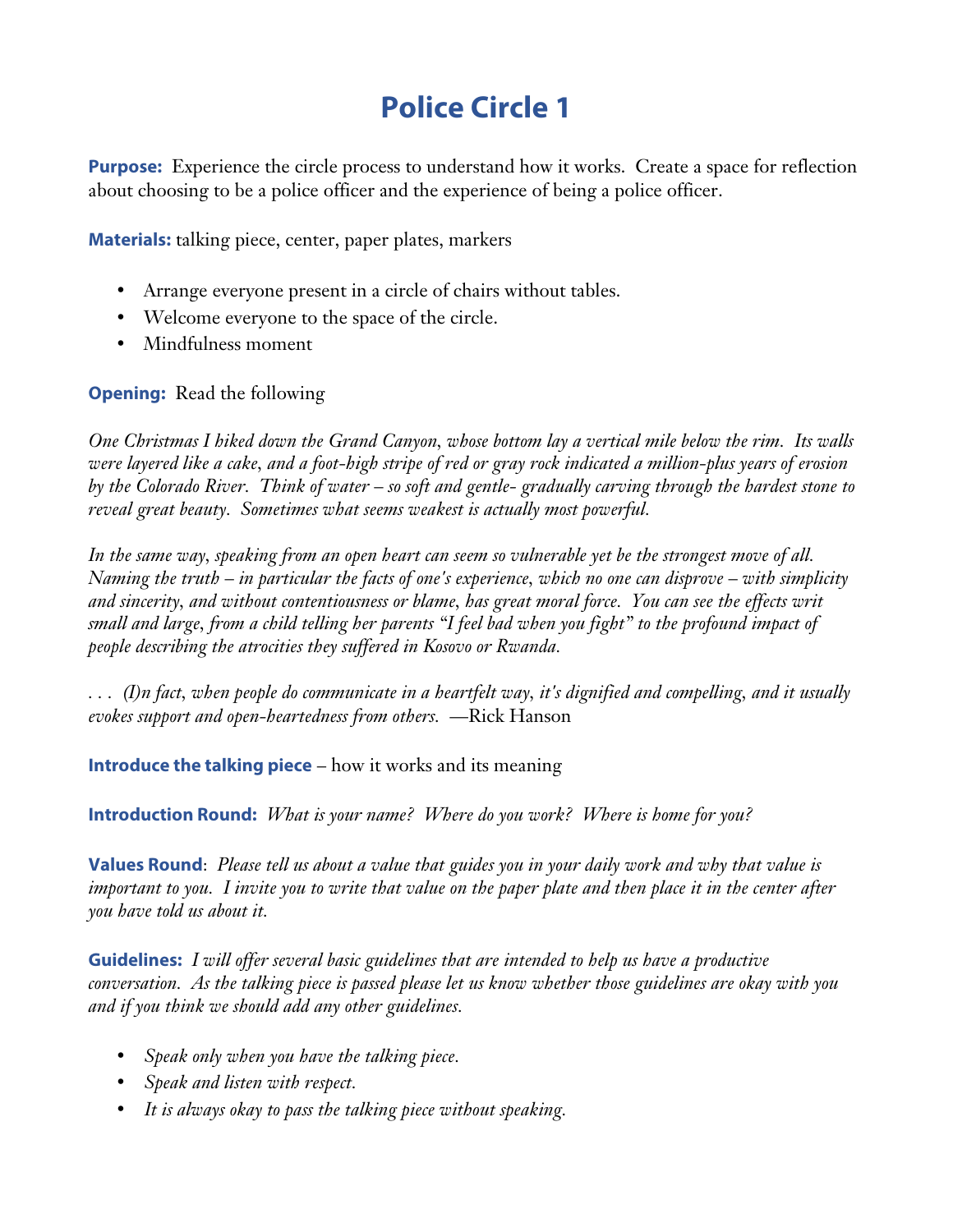- *Listen for understanding.*
- *Personal information shared in the circle stays in the circle.*
- *Take care of yourself physically.*

**Round:** *I invite you to tell us your story of becoming a police officer – where that started for you and the path it has taken.*

**Round:** *I invite you to tell us about a proud moment in your work as a police officer.*

**Round:** *What surprised you most in the early days of being a police officer?*

**Round:** *What are your hopes for the impact of your work as a police officer? What would like to accomplish in your work?*

**Round:** *Who is a role model for you as a police officer? Please share a story about that person that shows why that person is a role model for you.*

**Round:** *What is an important life lesson you have learned in your work as a police officer?*

**Closing round:** *How has this circle been for you today?*

**Closing ceremony:** Read the following:

*"You are already that" Do you know what you are? You are a manuscript of a divine letter. You are a mirror reflecting a noble face. The universe is not outside of you. Look inside yourself; Everything that you want, You are already that.* —Rumi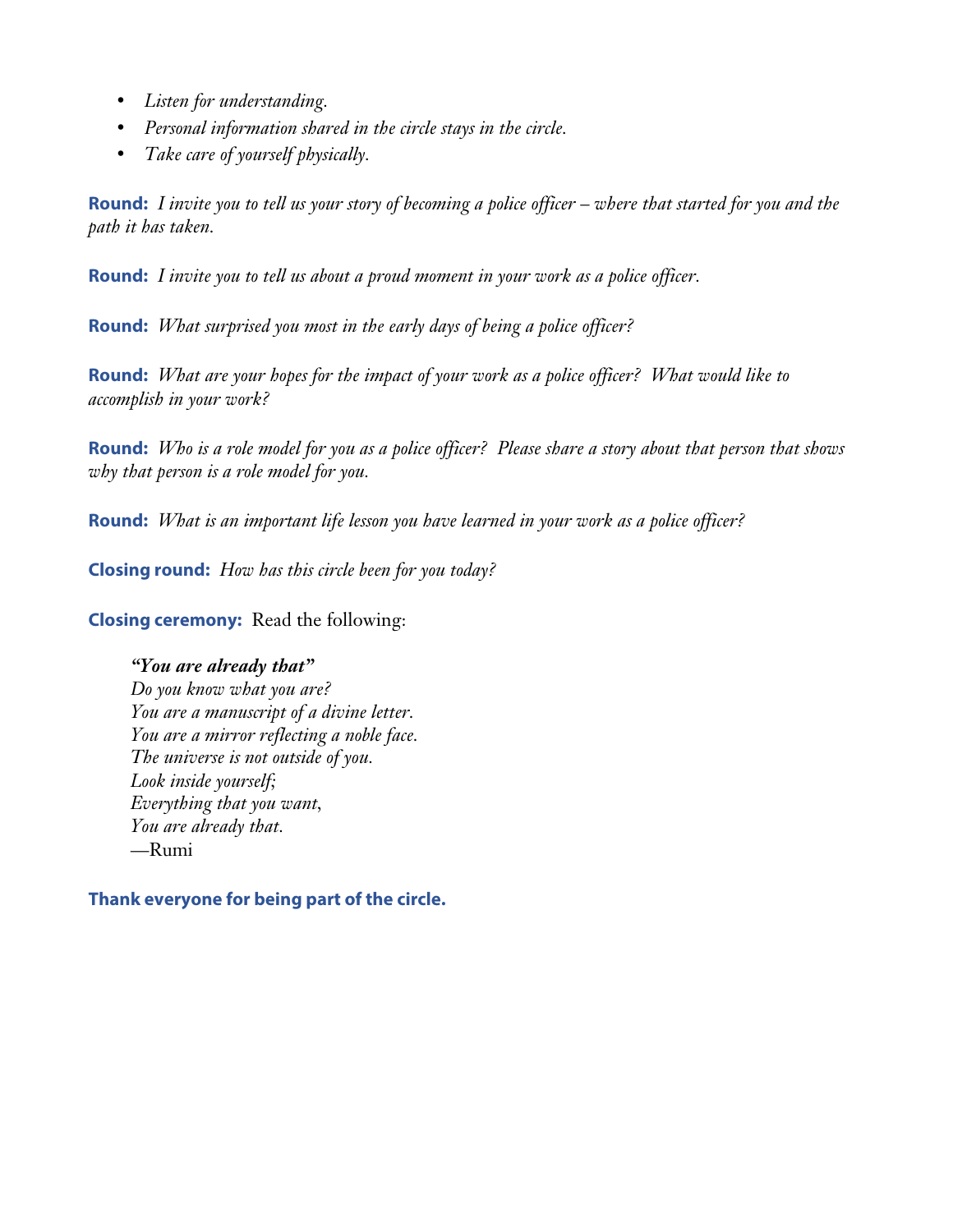# **Police Circle 2**

**Purpose:** Reflect on difficult aspects of the work of police officers and the strengths participants bring to that challenge.

**Materials:** talking piece, center items, values and guidelines from previous circle

- Arrange everyone present in a circle of chairs without tables.
- Welcome everyone to the space of the circle.
- Mindfulness moment

**Opening:** Read the following:

*I believe that to meet the challenge of our times, human beings will have to develop a greater sense of universal responsibility. Each of us must learn to work not for his or her self, family or nation, but for the benefit of all mankind. Universal responsibility is the real key to human survival . . .*

*Whether we like it or not, we have been born on this earth as part of one great family. Rich or poor, educated or uneducated, belonging to one nation, ideology or another, ultimately each of us is just a human being like everyone else. Furthermore, each of us has the same right to pursue happiness and avoid suffering. When you recognize that all beings are equal in this respect, you automatically feel empathy and closeness for them. Out of this, in turn, comes a genuine sense of universal responsibility; the wish to actively help others overcome their problems. . . .*

*The need for a sense of universal responsibility affects every aspect of modern life. Nowadays, significant events in one part of the world eventually affect the entire planet. . . In the context of our new interdependence, considering the interests of others is clearly the best form of self-interest.* —Dalai Lama

**Introduce the talking piece** – how it works and its meaning

**Check-in round:** *How are you doing today? I invite you to tell us about a high and a low in your life in the past week.*

**Review the values and guidelines established in the last circle.** Place them in the center.

**Round:** *Has anything from our last circle been on your mind since then?*

**Round:** *What specific skills or strengths do you bring to being a police officer?*

**Round:** *What is the hardest part of being a police officer?*

**Round:** *I will pass the talking piece again for you to respond to others or add additional thoughts to what is*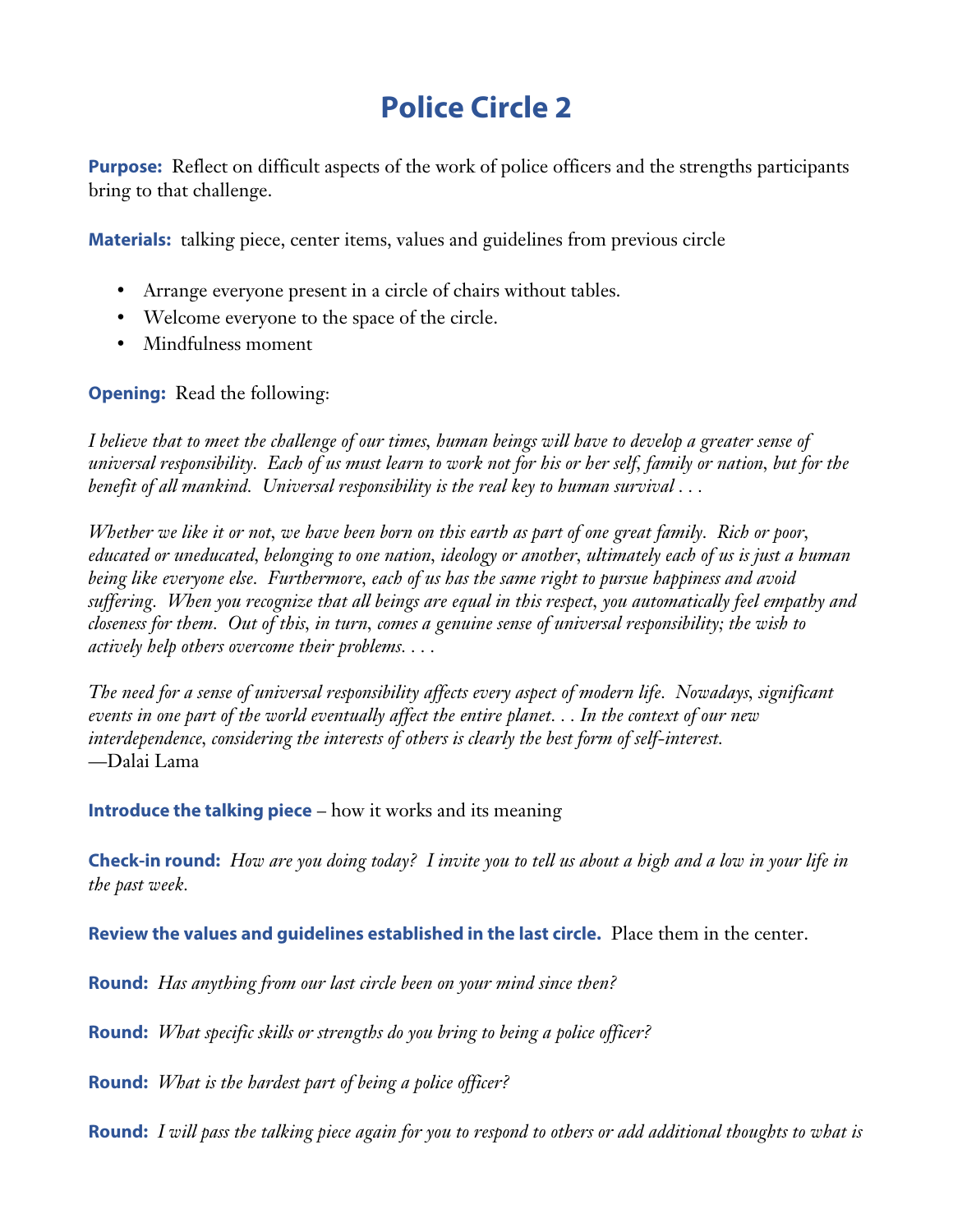*hard about being a police officer.*

**Round:** *What has been the most disappointing aspect of being a police officer?*

**Round:** *Is there anyone you can talk frankly to about your work? If so, what makes that possible?*

**Round:** *What gives you the strength to go forward when it is tough?*

**Round:** *How has being a police officer changed you?*

**Round:***I invite you to tell us a story of an experience as a police officer that helped you grow as a person.*

**Round:** *What are you grateful for in your work?*

**Closing round:** *How has the circle been for you today?*

**Closing ceremony:** Invite everyone to take four deep breaths and focus on their breathing while you read the following:

*Ultimately, we have just one moral duty; to reclaim large areas of peace in ourselves, more and more peace, and to reflect it toward others. And the more peace there is in us, the more peace there will also be in our troubled world.* —Etty Hilesum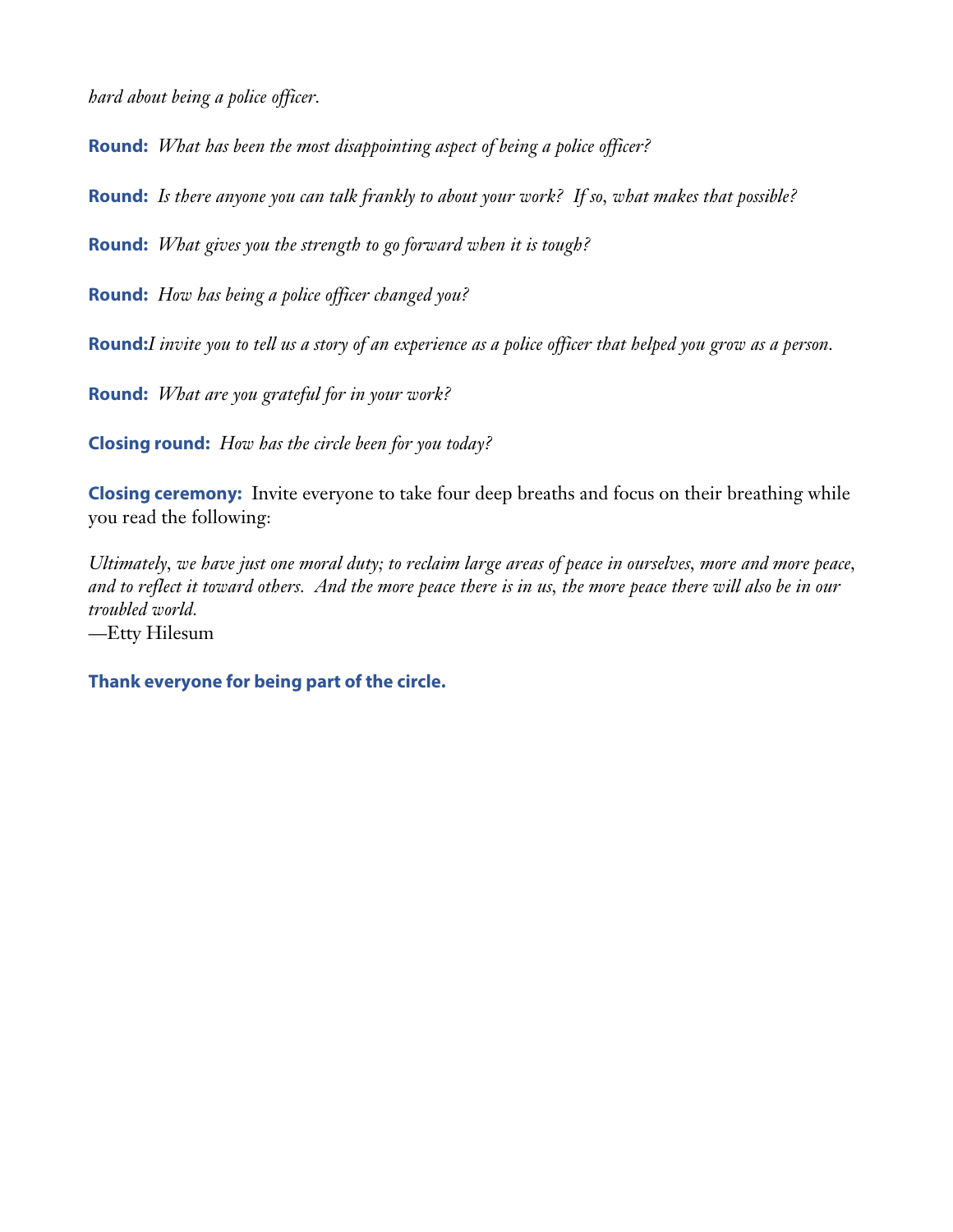### **Police Circle 3**

**Purpose:** Reflect on the impact of policing on youth and relationships between police and youth.

**Materials:** talking piece, center items, values and guidelines from previous circle, pens and paper

- Arrange everyone present in a circle of chairs without tables.
- Welcome everyone to the space of the circle.
- Mindfulness moment

**Introduce the talking piece** – how it works and its meaning

**Opening:** Pass the talking piece inviting each person to take a deep breath as they hold the talking piece and then in a word or phrase say something they are feeling gratitude for.

**Check-in round:** *How are you doing? Is there anything particular on your mind that it would be helpful for the circle to know about?*

**Review the values and guidelines from previous circles.** Place them in the center.

**Round:** *Have you thought any further about our conversation in the last circle?*

**Round:** *Using the paper and pen at your seat please write down five words that come to mind when you think of teen-age boys.* (Allow time) *As the talking piece comes to you I invite you to share the five words you have written down and tell us a bit about that if you wish.*

**Round:** *Now write down five words that come to mind when you think about teen-age girls.* (Allow time) *As the talking piece comes around I invite you to share the five words you have written and tell us a bit about that if you wish.*

**Round:** *What struck you as you listened to your own and others' words about teenagers?*

**Round:** *What was your experience with police when you were a teenager? I invite you to share a story of an interaction with police as a teenager.*

**Round:** *How do you think young people would characterize your interaction with them?*

**Round:** *What do you want young people to understand about you that you think they do not understand?*

**Round:** *What individuals or groups are the most difficult for you to interact with and to treat fairly?*

**Round:** *Have you ever been embarrassed to be a police officer or to say that you are a police officer?*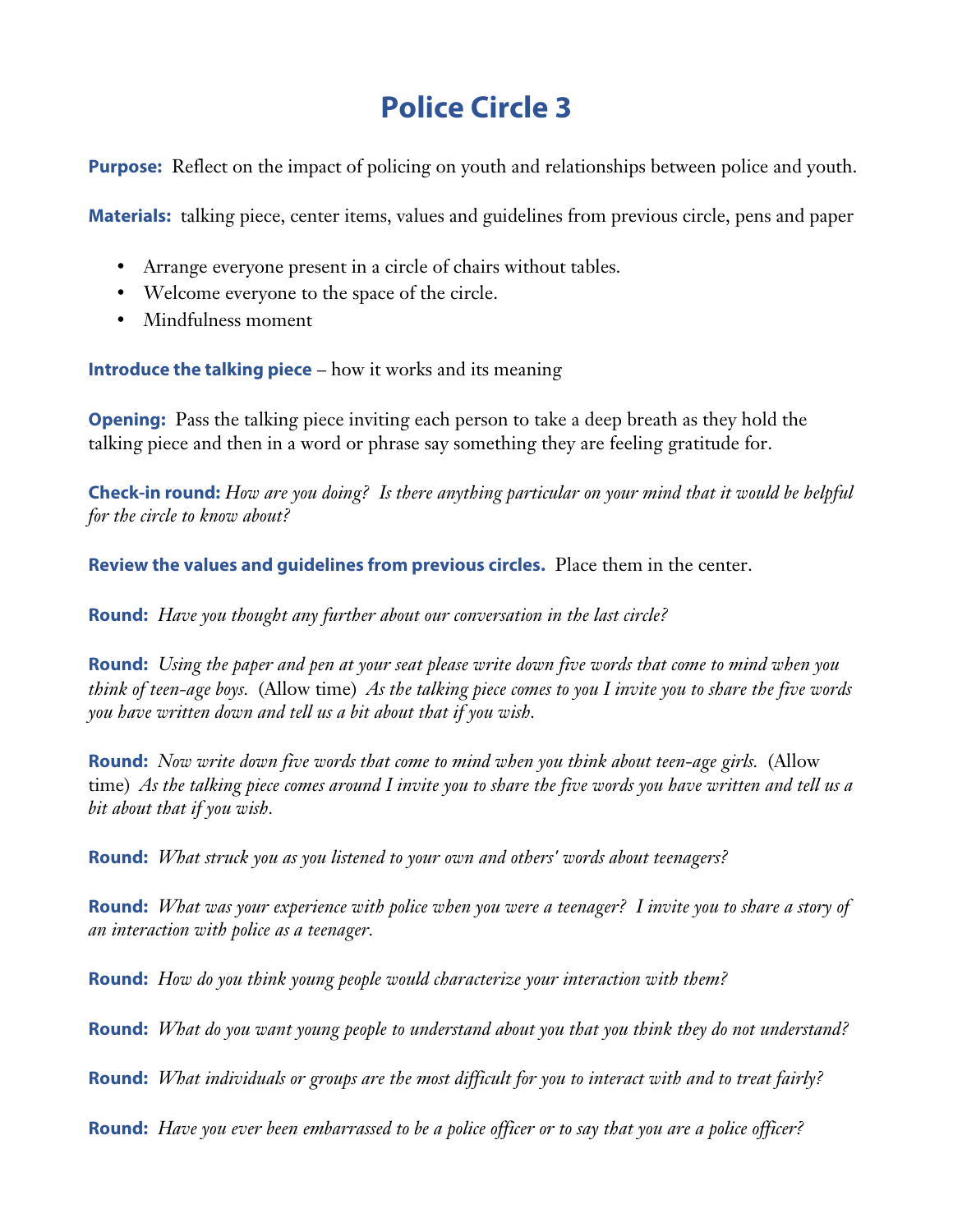**Round:** *What teen-age behaviors trigger deep anger, resentment or fear in you?*

**Round:** *I invite you to share a story of an unexpected positive experience with a youth.*

**Round:** *What are your wishes for the young people in your personal life?*

**Closing round:** *How has the circle been for you today?*

**Closing ceremony:** Read the following:

*People won't remember what you did. People won't remember what you said. But people will always remember the way you made them feel.* —Maya Angelou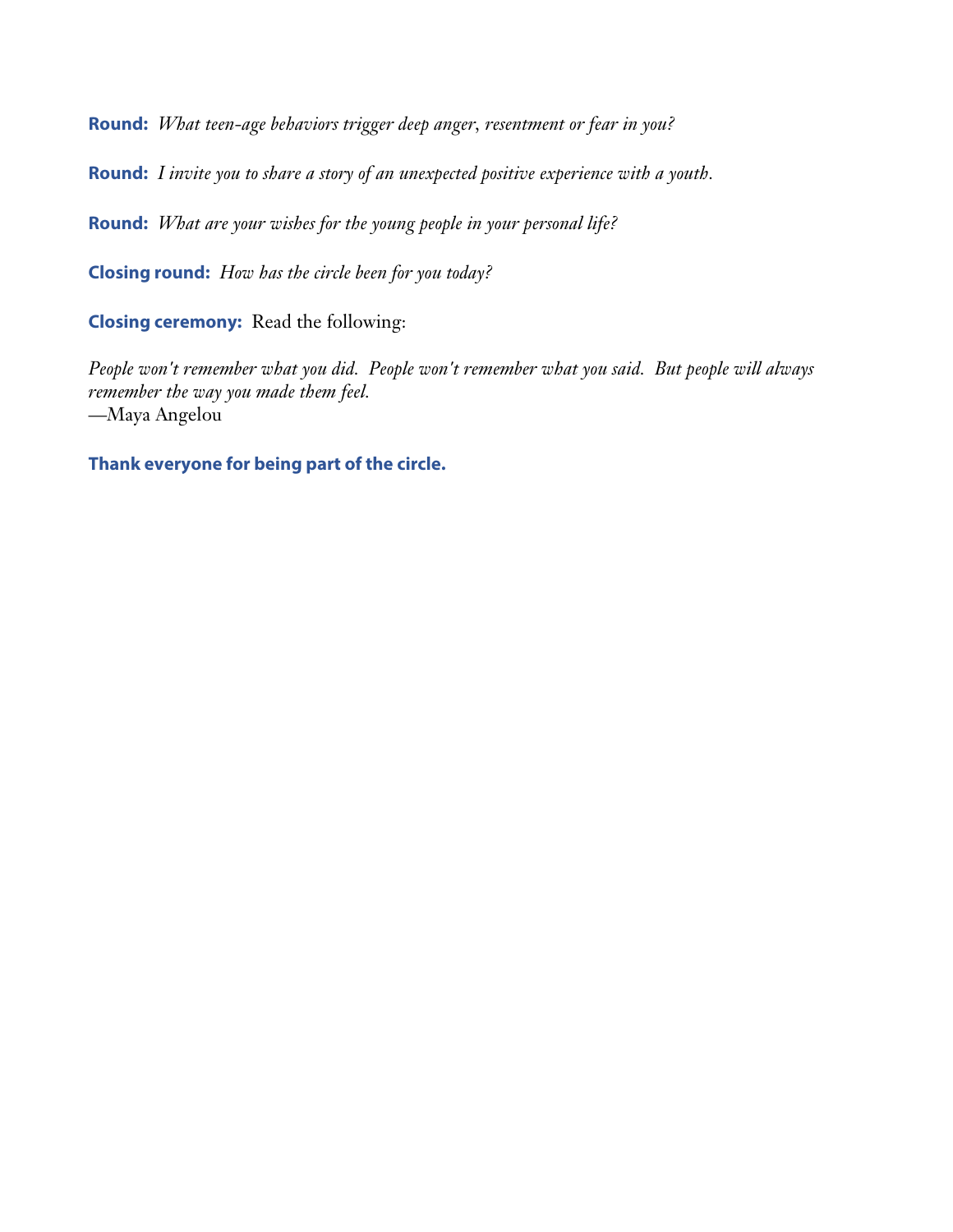# **Police/Youth Circle 1**

**Purpose:** Build relationships and understanding as a basis for future honest conversations to explore the feelings between police and young people in communities of color.

**Materials:** talking piece, center items, paper plates, markers, guidelines from previous circles, small pieces of colored paper

- Arrange everyone present in a circle of chairs without tables.
- Welcome everyone to the space of the circle.
- Mindfulness moment

**Introduce the talking piece** – how it works and its meaning

**Opening:** Invite participants to think of someone for whom they would like the make the world a better place. Ask them to write down this person's name on a piece of paper. Pass the talking piece inviting participants to say the name they wrote down and then to put the name in the center of the circle. When the talking piece returns invite participants to close their eyes or use a soft focus on the floor and picture the person they named. *Breathing deeply and exhaling slowly, imagine that person smiling and happy.* (Pause) *Feel yourself as a source of support and strength for that person. Feel the strong energy in your body to make the world a good place for that person. Inhale deeply, exhale slowly.* (Repeat this two times.)

### **Explain anything you have in the center.**

**Introduction round:** *What is your name? Where do you live? What is positive in your life right now?*

**Values round:** *Please think of one or two values you think are important in how young people and police treat one another and write those down on the paper plate at your seat. When the talking piece comes please tell us the values you wrote and why they are important. Then please put your plate in the center of our circle.*

### **Offer basic guidelines used in previous circles**

**Round:** *Respect – what does it look like to you when you are being respectful to others and what does it look like when others are being respectful to you?*

**Round:** *I invite you tell us about the places or situations where you feel you are most respectful – even when you might disagree with someone.*

**Round:** *I invite you to tell us about a time when you witnessed a police-youth interaction that was respectful.*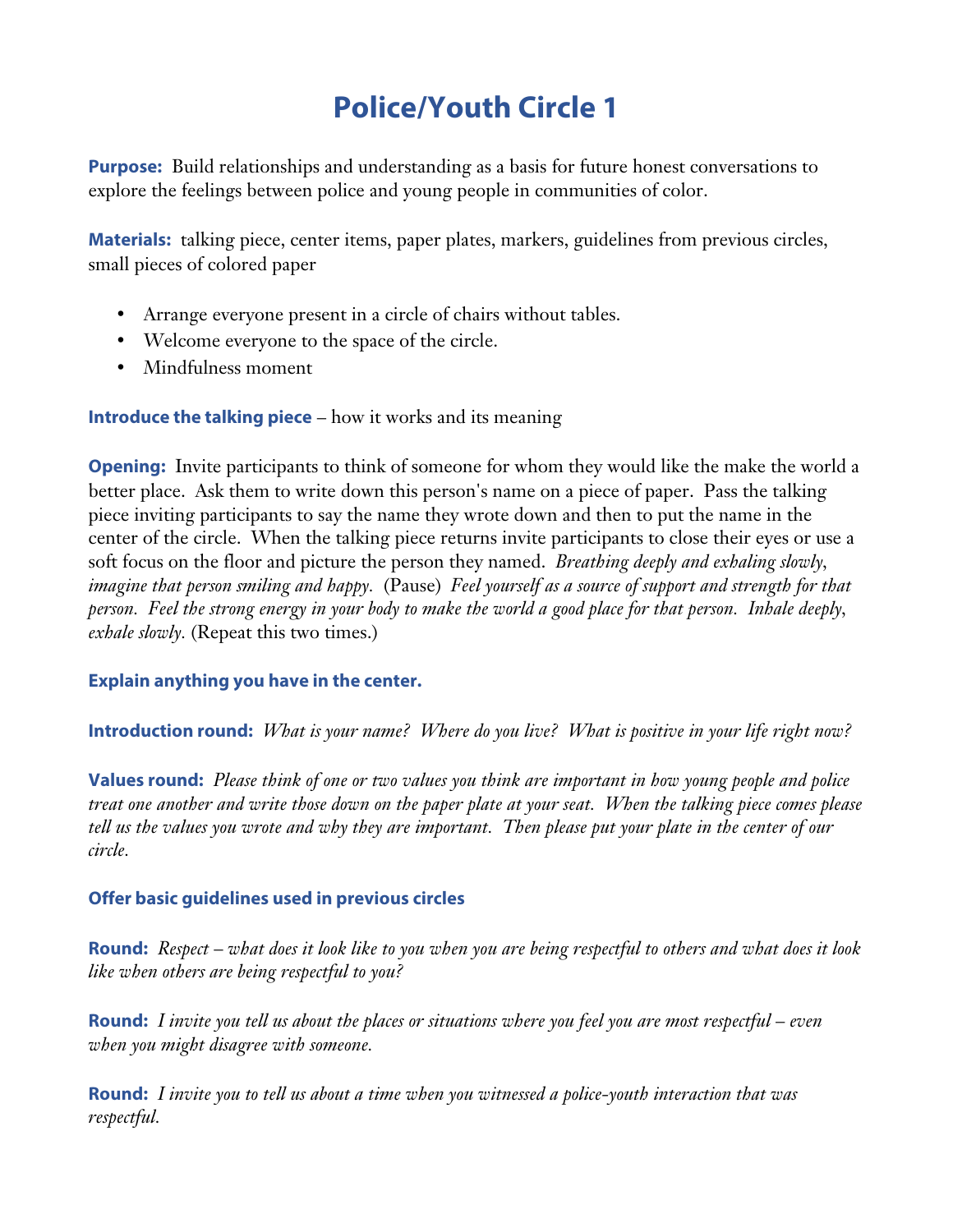**Round:** *I invite you to tell us what fairness means to you and tell us about a time when you felt fairly treated by an authority figure.*

**Round:** *I invite you to tell us a story of a time when you messed up as a teenager.*

**Round:** *I invite you to tell us a story of a time when you were treated unfairly or judged by your appearance.* 

**Round:** *I invite you to tell us about what brings you joy in life.*

**Round:** *If you have younger brothers or sisters or children what do you hope for in their lives?*

**Round:** *I invite you to tell us about a person who is a role model or mentor in your life and what it is about that person that is important to you.*

**Closing round:** *How has the circle been for you today?*

### **Closing ceremony:**

*We don't have to engage in grand, heroic actions to participate in the process of change. Small acts, when multiplied by millions of people, can quietly became a power no government can suppress, a power that can transform the world . . .*

*And if we do act, in however small a way, we don't have to wait for some grand utopian future. The future is an infinite succession of presents, and to live now as we think human beings should live, in defiance of all that is bad around us, is itself a marvelous victory.* —Howard Zinn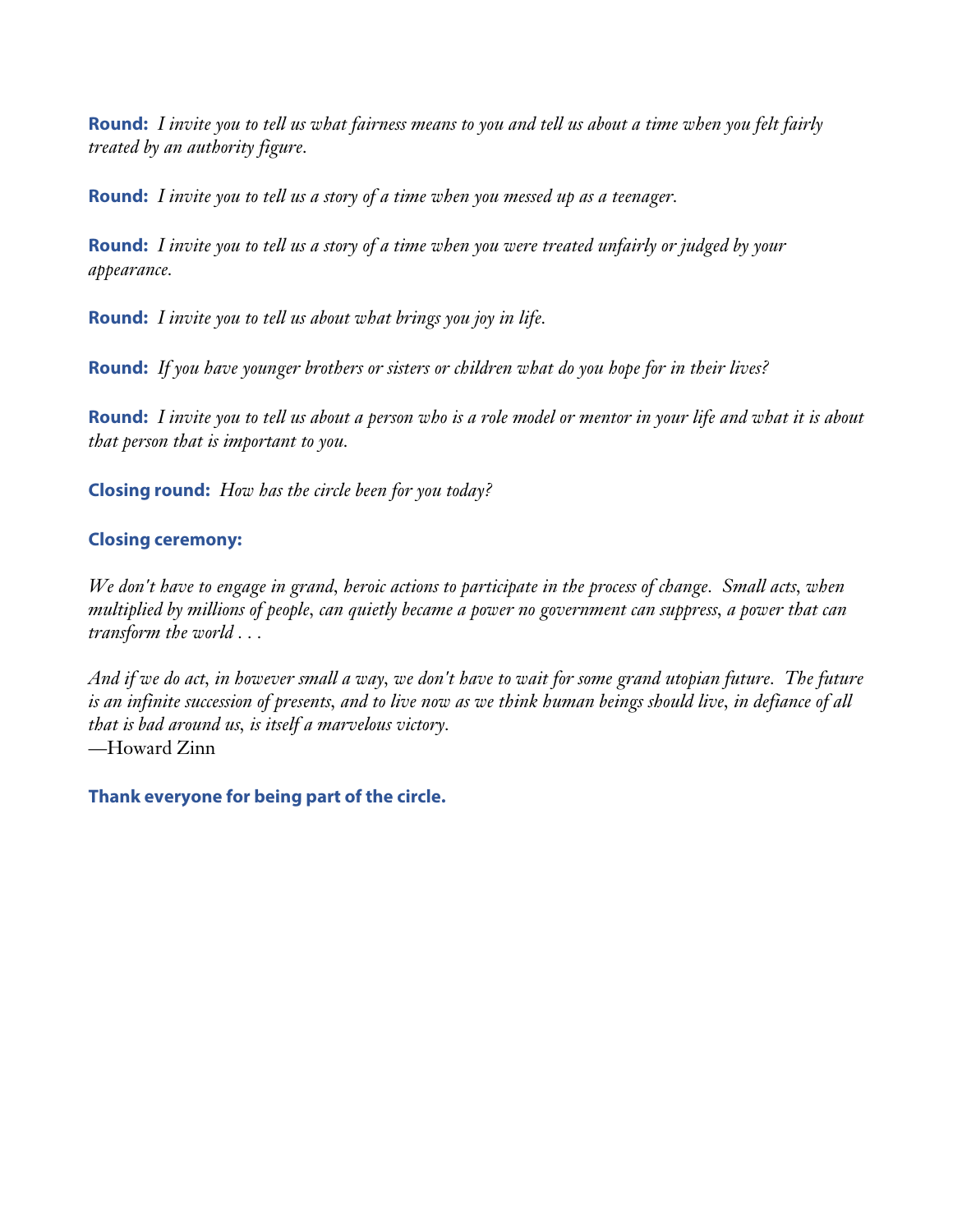# **Police/Youth Circle 2**

**Purpose:** Share youth and police perspectives in a respectful way.

**Materials:** talking piece, center items, values and guidelines from previous circle, slips of paper with names from previous circle, large children's puzzle with enough pieces for the number of people in the circle

- Arrange everyone present in a circle of chairs without tables.
- Welcome everyone to the space of the circle.
- Mindfulness moment

**Opening ceremony:** Pass basket with puzzle pieces inviting each person to take a piece – continue until all pieces are distributed (some people may have more than one.) Invite participants to look only at their own piece and imagine what the whole picture might be and then to put their piece upside down under their chair and take several deep breaths

**Review values and guidelines from previous circle.**

**Introduce the talking piece** – how it works and its meaning

**Check-in round:** *I invite you to tell us about a rose, a thorn and a bud in your life at this time* (rose = a good thing, thorn - a difficulty and bud = something hopeful)

**Round:** *Have you thought any more about anything that came up in our last circle?*

**Round:** *When you are/were an adolescent what is/was the most frustrating thing on the adult authority figures in your life?*

**Round:** *For youth in the circle – what do you want the police to understand about you and your life that you think they do not understand?*

*For police in the circle- what do you want youth to understand about you and your work as a police officer that you think they do not understand?*

**Round:** *I will pass the talking piece again for further thoughts or to respond to what you heard others say.*

**Round:** *For police – I invite you to tell us about becoming a police officer – when you first wanted to be a police officer, why, what you hoped for in your work as a police officer. For youth – I invite you to tell us what kind of work you would like to do as an adult and why.*

**Round:** *For the youth: What is your first reaction to seeing a police officer? For the adults: When you were an adolescent what was your first reaction to seeing a police officer? Tell us why you had that reaction.*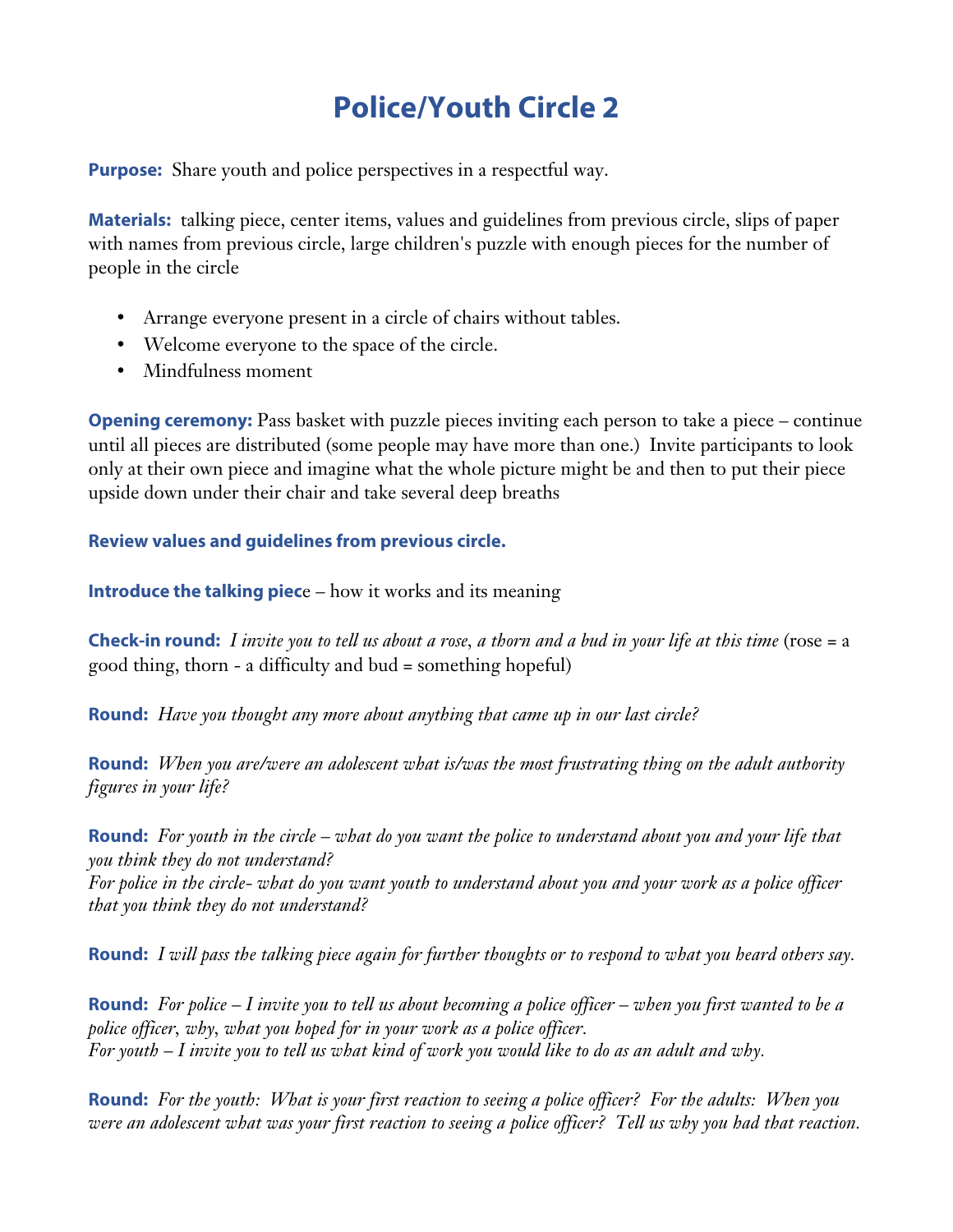**Round:** *What do you think is the biggest problem between youth and police officers?*

**Round:** *Can you see any hopeful possibilities in police-youth relationships? If so, what are those hopeful possibilities?* 

**Closing round:** *How has the circle been for you today?*

**Closing ceremony**: Clear a space in the center of the circle and invite the participants to bring their piece(s) to the center and put the puzzle together collectively. When the puzzle is complete ask everyone to stand in a circle. Pass a handshake around the circle by each person, one by one, turning to the person to their left and shaking hands.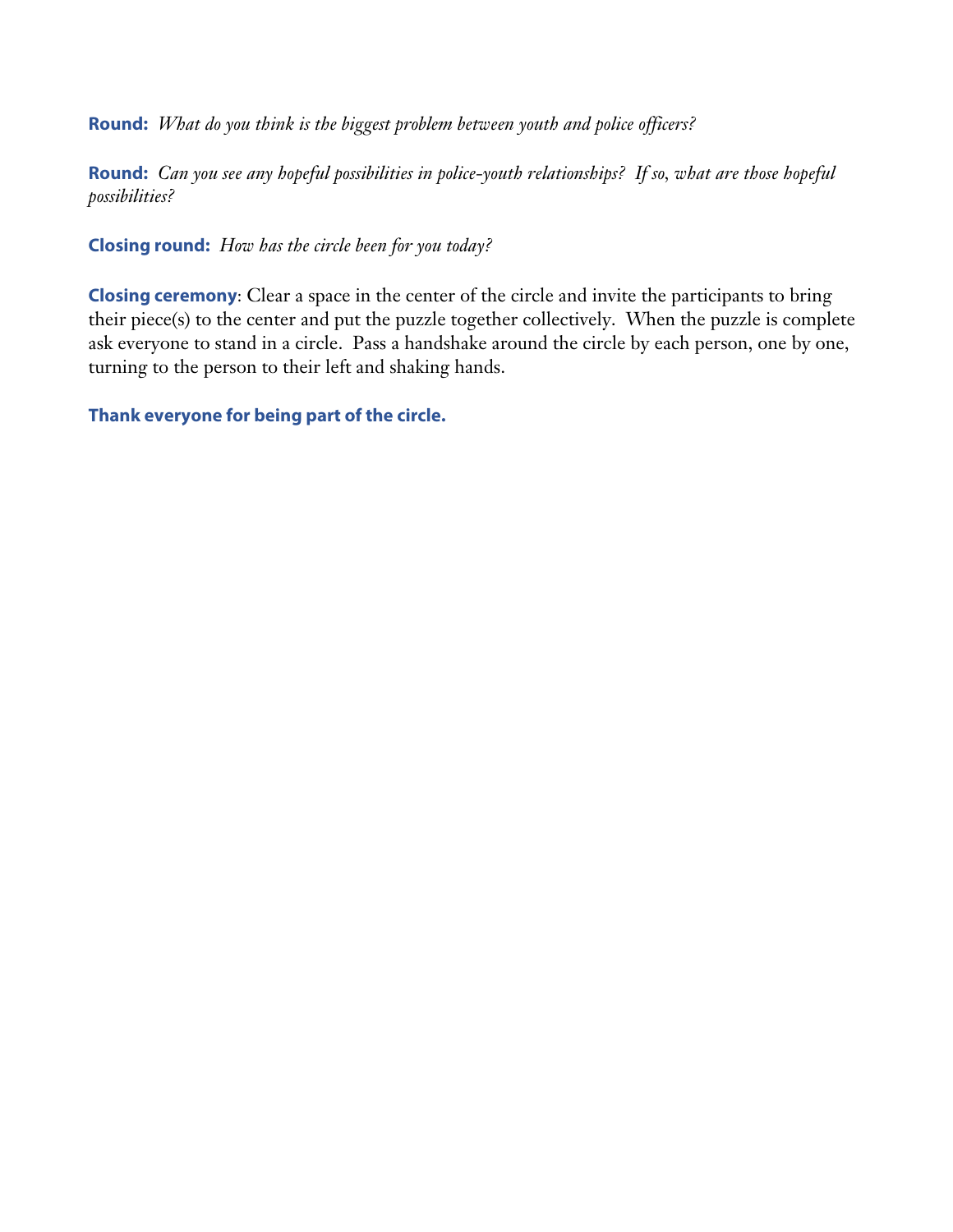# **Police/Youth Circle 3**

**Purpose:** Engage in frank and respectful dialog about the deep divisions common between police and youth in communities of color in order to reduce the alienation of young people and build stronger communities.

**Materials:** talking piece, center items, values and guidelines from previous circle, names on pieces of paper from first circle, ball of yarn or cord

- Arrange everyone present in a circle of chairs without tables.
- Welcome everyone to the space of the circle.
- Mindfulness moment

**Opening:** *I invite everyone to take a deep breath and exhale slowly. You may close your eyes if you are comfortable or use a soft focus on the floor. As you inhale think of pulling in good energy to all parts of your body. As you exhale think of releasing anxiety or tension as much as possible. Just continue to follow your breath – in and out – in and out – in and out. Follow your breath – you do not need to breathe in any special way – just notice the breath coming in and going out. Scan your body and notice how each part of your body feels. Again notice your breath. Now bring your attention to the chair you are sitting on, the floor beneath your feet. If you have had your eyes closed I invite you to open them and notice who is in the room with you.* 

### **Review values and guidelines from previous circles.**

### **Introduce the talking piece** – how it works and its meaning

**Check-in round:** *For check-in today I invite you to choose one of our values that you want to work especially hard on bringing to our circle today.*

**Round:** *Have you thought any more about anything that came up in our last circle?*

**Round:** *What is the hardest part of being a police officer or of being a youth in this community?*

**Round:** *I invite you to tell us more about what is really hard about your role in the community as a youth or police officer.*

**Round:** *What is the most painful experience you have had or witnessed between police and youth?*

**Round:** *How are you impacted by the difficult relationships between youth and police? What has been the hardest part for you around this relationship?*

**Round:** *What is your greatest fear concerning this deep division between police and youth in the*